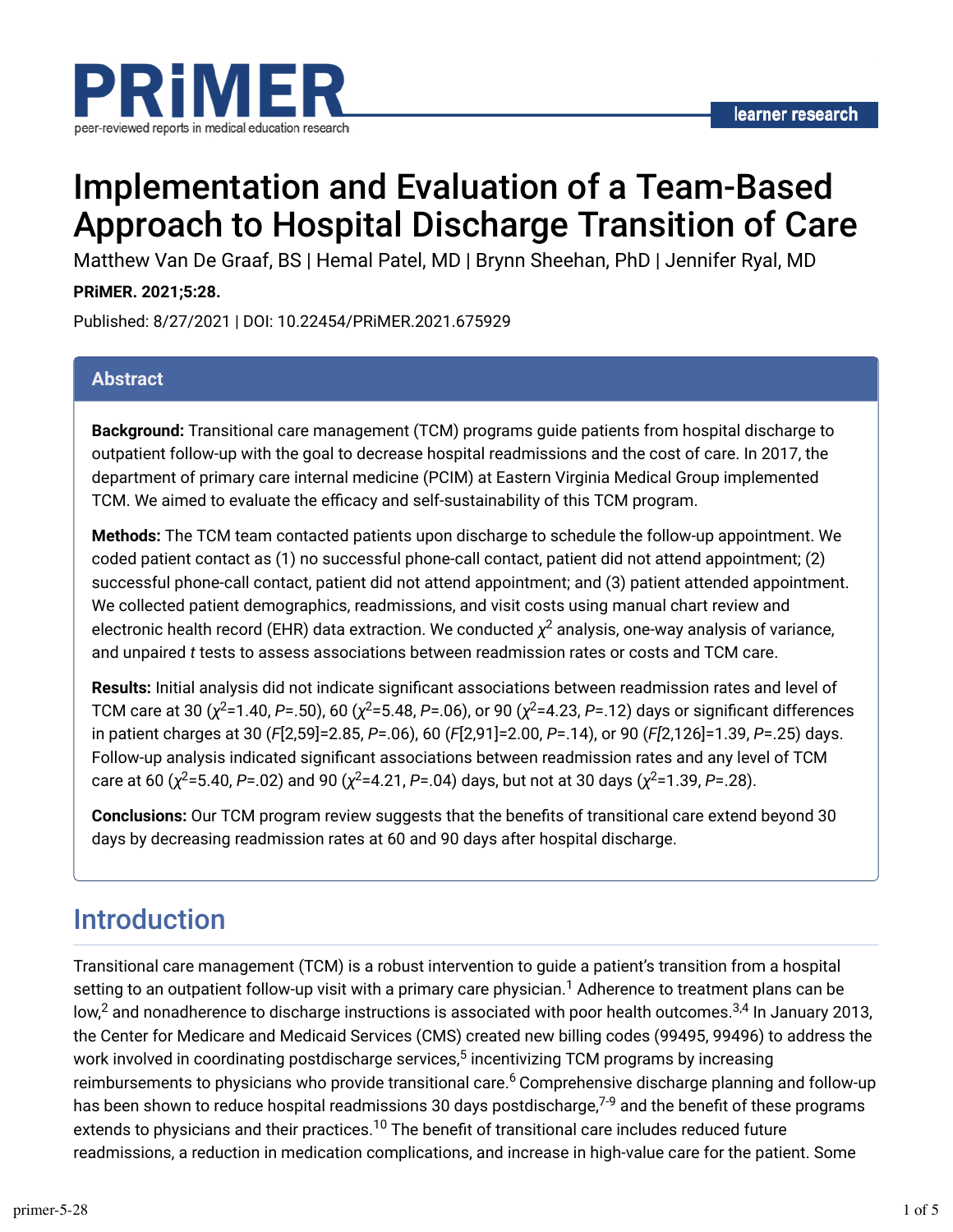studies suggest that the benefits of transitional care extend beyond 30-days after hospital discharge.<sup>11</sup> Here, we outline the implementation of a TCM program and report hospital readmission rates and costs to the patient.

# **Methods**

In November 2017, the department of primary care internal medicine (PCIM) at Eastern Virginia Medical Group implemented a TCM program. A designated licensed practical nurse dedicates 0.5 full-time equivalent (FTE) to the TCM program. The TCM nurse tracks PCIM patients admitted to hospital systems and calls patients within 48 hours of hospital discharge to (1) confirm hospital discharge, (2) reconcile medication lists, (3) ensure patients fill any newly prescribed medications and stop discontinued medications, and (4) schedule follow-up appointments. There were instances in which the TCM nurse was unable to contact a patient, but the patient already had an appointment scheduled by the inpatient team. The TCM nurse attempted to schedule all appointments within 7 days of discharge but made appointments within a later time frame when requested by the patient. We included appointments following hospital discharge in our study regardless of whether they were billed as a TCM visit.

From November 2017 to March 2019, we tracked all-cause hospital admissions for PCIM patients at a local hospital system. The cohort included patients who were discharged home or to another care facility. We performed manual chart review to collect patient data on all-cause hospital readmissions after discharge and received electronic health record (EHR) cost data associated with patient readmissions at 30, 60, and 90-day intervals from the initial date of discharge. Additionally, we recorded patient age, length of hospital stay, and number of problems treated during hospitalization. To assess differences in outcomes (eg, readmission rates, readmission charges) associated with TCM care, we conducted  $\chi^2$  analysis, one-way analysis of variance (ANOVA), and unpaired *t* tests. The Eastern Virginia Medical School Institutional Review Board approved this study.

# Results

There were 574 patients included in the study with an average age of 64.1 ( $\pm$ 14.4) years. The patients had an average hospital length of stay of 4.0 (+3.6) days, and an average of 6.6 (+4.6) problems treated during hospitalization. To evaluate the program, we divided patients into three groups: (1) patients who did not receive any transitional care (n=99, 17.2%), (2) patients who received a phone call but did not attend an appointment (n=122, 21.3%), and (3) patients who attended a transitional care appointment (n=353, 61.5%; Figure 1).

When evaluating all-cause hospital readmissions, patients who received no transitional care had numerically higher readmission rates compared to those who received a phone call or attended an appointment (Figure 2). However,  $\chi^2$  analyses did not indicate statistically significant associations between readmission rates and level of TCM care completed at 30 (χ<sup>2</sup>=1.40, P=.50), 60 (χ<sup>2</sup>=5.48, P=.06), or 90 (χ<sup>2</sup>=4.23, P=.12) days. Likelihood ratios associated with each chi-square analysis were 1.31 (*P*=.52), 5.05 (*P*=.08), and 4.00 (*P*=.14) for 30, 60, and 90-day readmissions, respectively. Similarly, one-way ANOVAs assessing differences in readmission charges (Figure 3) did not demonstrate statistically significant differences at 30 ( $F[2,59]=2.85$ ,  $P=.06$ ), 60 ( $F[2,91]=2.00$ , *P*=.14), or 90 (*F*[2,126]=1.39, *P*=.25) days.

To assess whether any TCM intervention provides a benefit when compared with no TCM care, we considered the TCM appointment and TCM call categories jointly.  $\chi^2$  analyses indicated significant associations between readmission rates and any level of TCM care at 60 ( $\chi^2$ =5.40, P=.02) and 90 ( $\chi^2$ =4.21, P=.04) days, but not at 30 days (χ<sup>2</sup>=1.39, P=.28). Likelihood ratios associated with each χ<sup>2</sup> analysis were 1.30 (P=.25), 4.96 (P=.02), and 3.98 (*P*=.04) for 30, 60, and 90 day readmissions, respectively. Unpaired *t*-test analysis of readmission cost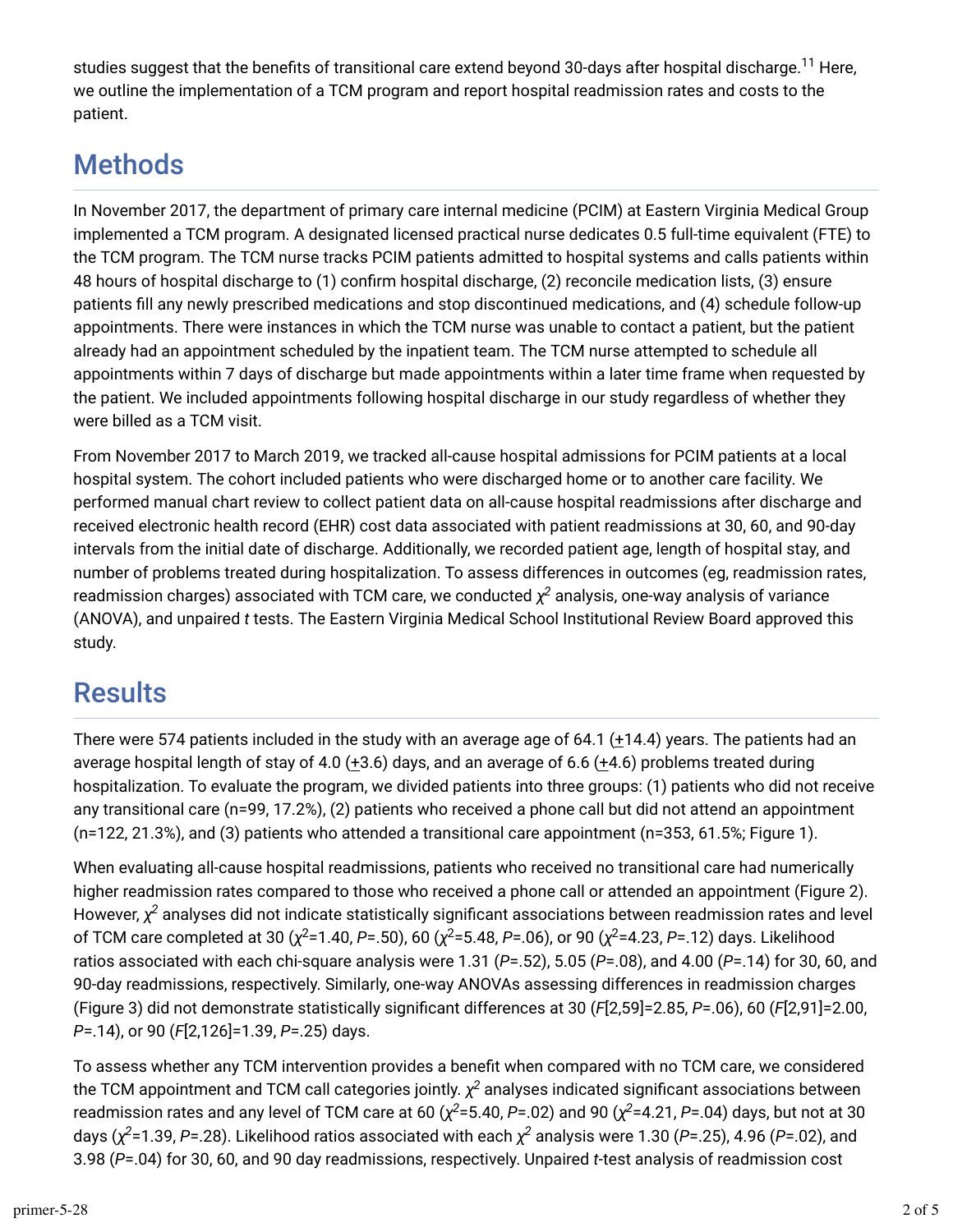data with the TCM appointment and TCM call categories considered jointly indicated that results were not significant at 30 (*P*=.73), 60 (*P*=.07), or 90 (*P*=.41) days.

## **Conclusions**

We outline a clinically relevant intervention for transitional care management, but our study does have limitations. The small number of readmitted patients likely limited power to detect a statistically significant effect in costs. Additionally, we were only able to analyze readmissions and cost data available through one hospital system. Although this system includes multiple hospitals, any admissions outside of the hospital system were not included in the analysis. Moreover, our analysis does not stratify patients by age, length of hospital stay, risk for readmission, or other factors. While our data are insufficient to draw conclusions about the financial impacts of TCM, implementation of transitional care programs likely has implications for revenue at the primary care practice and health system level.

Our data build upon previous studies by indicating the strength of scheduling follow-up appointments through multiple processes, as 39.6% of patients who were not contacted by the TCM nurse attended an appointment due to the work of in-patient teams scheduling follow-up. While the capacity for transitional care programs to improve patient care has been well established in previous studies,<sup>7-9,11</sup> we demonstrate that the benefit of decreased readmissions may extend beyond the 30-day time interval, as analysis indicates that any form of TCM care is associated with reductions in readmission rates at 60 and 90 days. Despite their limitations, our findings emphasize the positive impact of transitional care and provide a framework for practices seeking to implement and evaluate TCM programs.

# Tables and Figures



Figure 1: Workflow of Our Transitional Care Management Program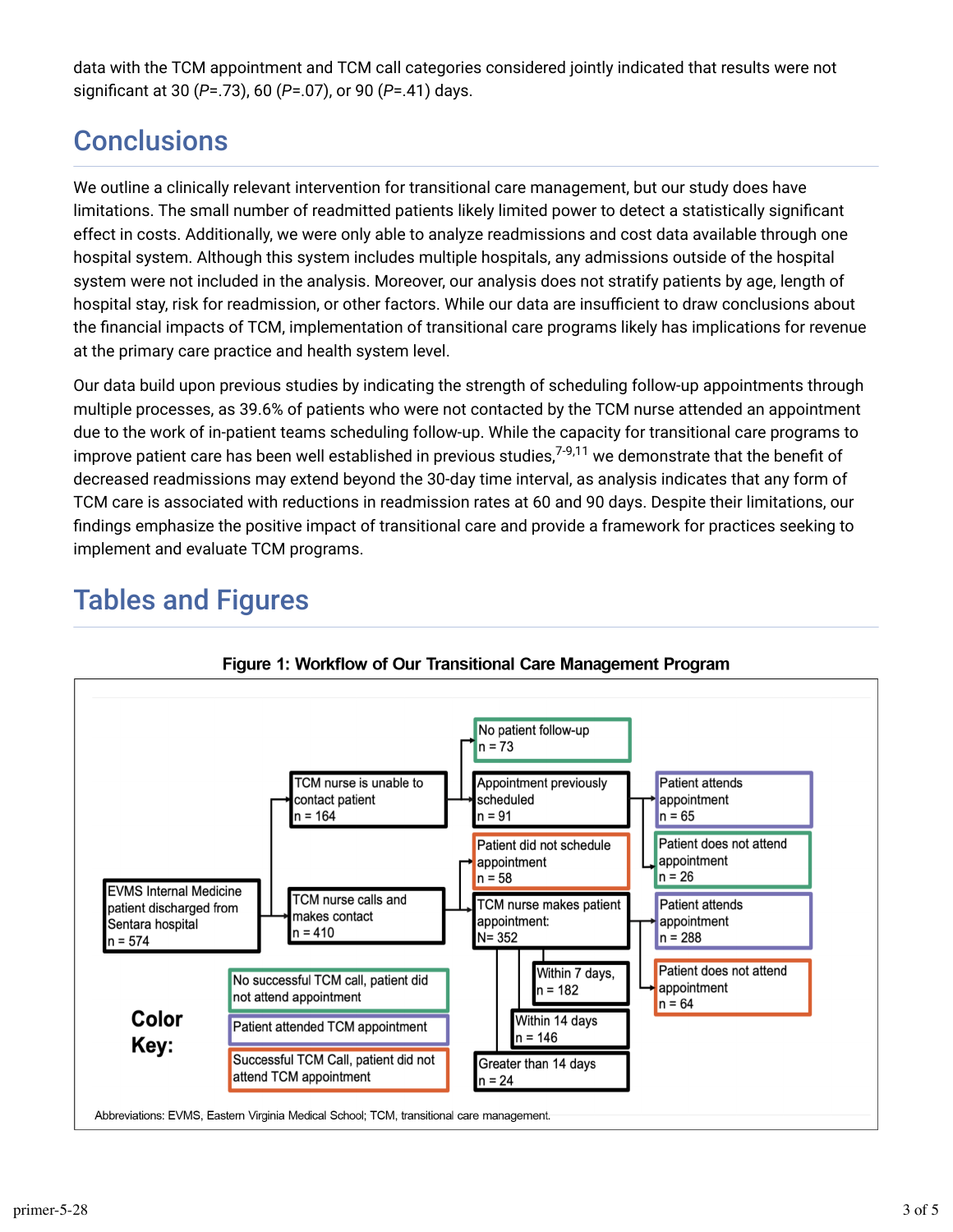

Figure 2: All-Cause Hospital Readmissions by TCM Level



Figure 3: Patient Charges by TCM Level

### Acknowledgments

**Presentations:** This study was presented at the following venues:

American College of Physicians, Virginia Chapter Annual Meeting (virtual). March 2020.